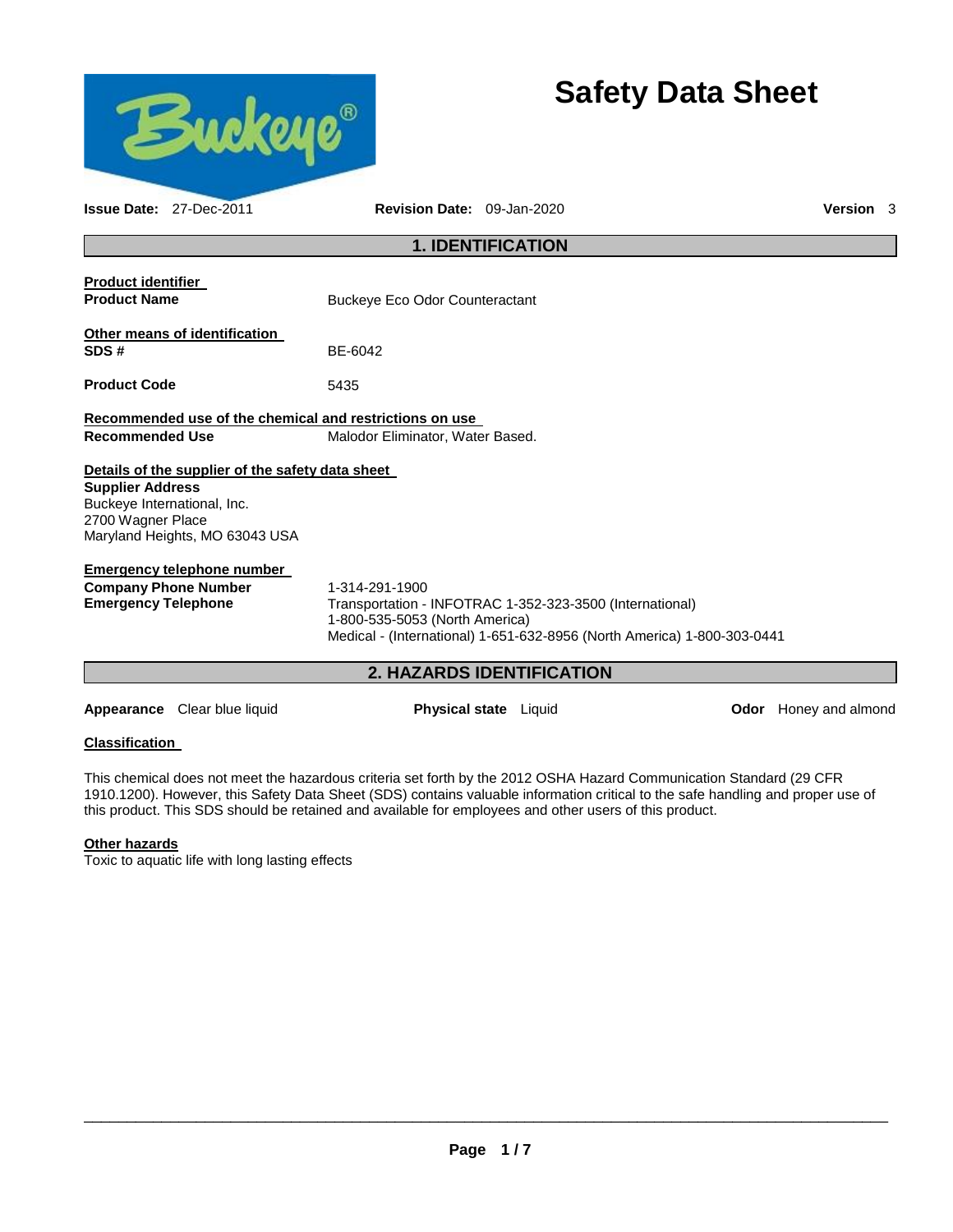# \_\_\_\_\_\_\_\_\_\_\_\_\_\_\_\_\_\_\_\_\_\_\_\_\_\_\_\_\_\_\_\_\_\_\_\_\_\_\_\_\_\_\_\_\_\_\_\_\_\_\_\_\_\_\_\_\_\_\_\_\_\_\_\_\_\_\_\_\_\_\_\_\_\_\_\_\_\_\_\_\_\_\_\_\_\_\_\_\_\_\_\_\_ **3. COMPOSITION/INFORMATION ON INGREDIENTS**

| <b>Chemical name</b>   | <b>CAS No</b> | Weight-% |
|------------------------|---------------|----------|
| Sodium xylenesulfonate | 1300-72-7     |          |
| Cocamidopropyl betaine | 61789-40-0    | ◡        |
| Citric Acid            | 77-92-9       |          |
| Alcohol Ethoxylate     | 68439-46-3    |          |

\*\*If Chemical Name/CAS No is "proprietary" and/or Weight-% is listed as a range, the specific chemical identity and/or percentage of composition has been withheld as a trade secret.\*\*

# **4. FIRST AID MEASURES**

# **Description of first aid measures**

| <b>Eve Contact</b>  | Rinse immediately with plenty of water, also under the eyelids, for at least 15 minutes. Call<br>a physician if irritation persists.  |
|---------------------|---------------------------------------------------------------------------------------------------------------------------------------|
| <b>Skin Contact</b> | Wash with soap and water. If skin irritation persists, call a physician.                                                              |
| Inhalation          | Remove to fresh air.                                                                                                                  |
| Ingestion           | Drink 2-3 large glasses of water. Do NOT induce vomiting. Call a physician. Never give<br>anything by mouth to an unconscious person. |
|                     | Most important symptoms and effects, both acute and delayed                                                                           |

**Symptoms** Exposed individuals may experience eye tearing, redness and discomfort. Intentional misuse by deliberately concentrating and inhaling contents may be harmful or fatal.

### **Indication of any immediate medical attention and special treatment needed**

**Notes to Physician**  Treat symptomatically.

# **5. FIRE-FIGHTING MEASURES**

# **Suitable Extinguishing Media**

Use extinguishing measures that are appropriate to local circumstances and the surrounding environment.

# **Unsuitable Extinguishing Media** Not determined.

### **Specific Hazards Arising from the Chemical**

Combustion products may be toxic.

**Hazardous combustion products** Carbon oxides. Oxides of sulfur. Nitrogen oxides (NOx).

# **Explosion Data**

# **Protective equipment and precautions for firefighters**

As in any fire, wear self-contained breathing apparatus pressure-demand, MSHA/NIOSH (approved or equivalent) and full protective gear.

# **6. ACCIDENTAL RELEASE MEASURES**

# **Personal precautions, protective equipment and emergency procedures**

\_\_\_\_\_\_\_\_\_\_\_\_\_\_\_\_\_\_\_\_\_\_\_\_\_\_\_\_\_\_\_\_\_\_\_\_\_\_\_\_\_\_\_\_\_\_\_\_\_\_\_\_\_\_\_\_\_\_\_\_\_\_\_\_\_\_\_\_\_\_\_\_\_\_\_\_\_\_\_\_\_\_\_\_\_\_\_\_\_\_\_\_\_ **Personal Precautions** Use personal protection recommended in Section 8.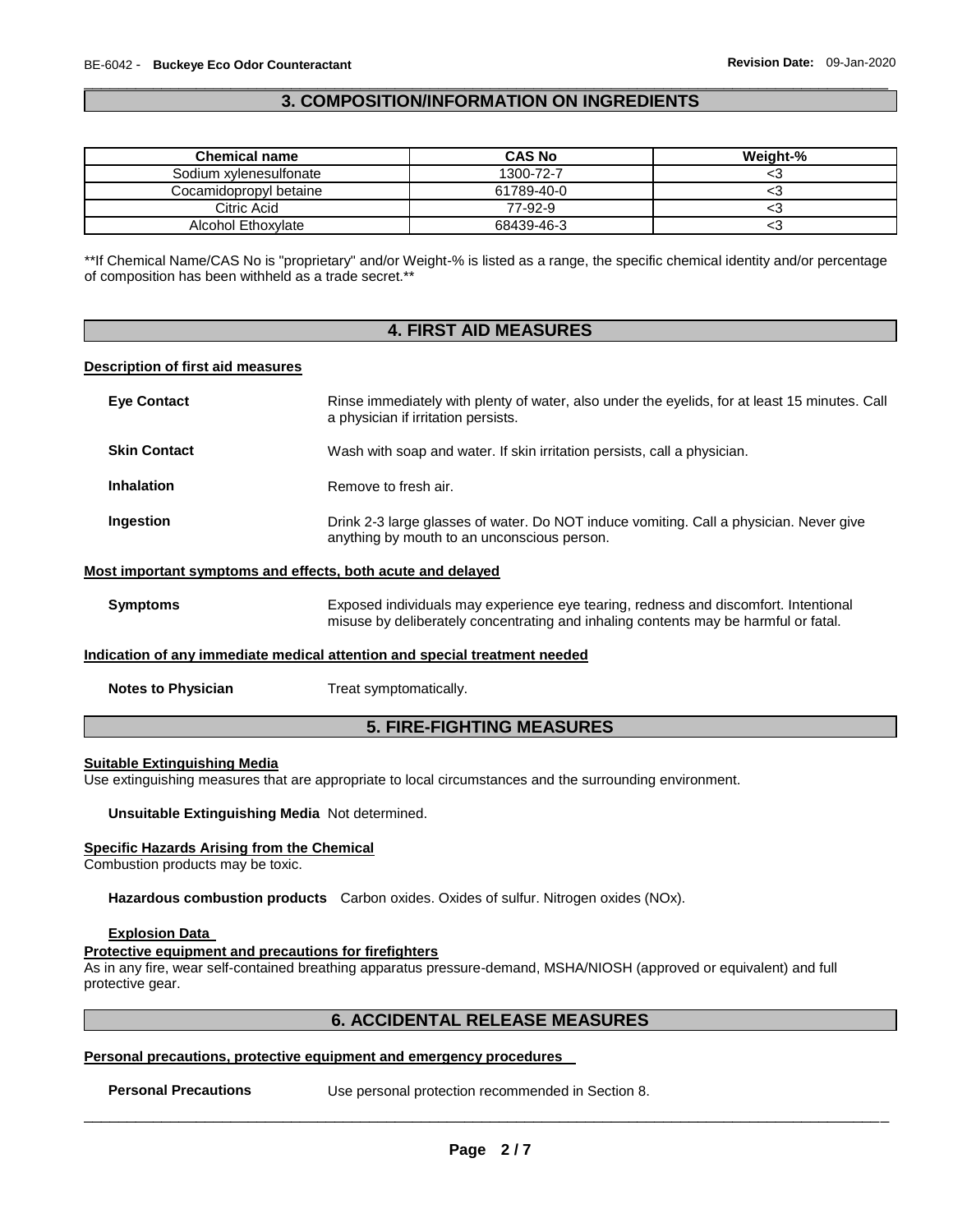| <b>Environmental precautions</b>                     |                                                                                                                                                                     |
|------------------------------------------------------|---------------------------------------------------------------------------------------------------------------------------------------------------------------------|
| <b>Environmental precautions</b>                     | Prevent from entering into soil, ditches, sewers, waterways and/or groundwater. See<br>Section 12, Ecological Information. See Section 13: DISPOSAL CONSIDERATIONS. |
| Methods and material for containment and cleaning up |                                                                                                                                                                     |
| <b>Methods for Containment</b>                       | Prevent further leakage or spillage if safe to do so.                                                                                                               |
| <b>Methods for Clean-Up</b>                          | Pick up with mop, wet/dry vac, or absorbent material. Rinse area with clear water and allow<br>floor to dry before allowing traffic.                                |
|                                                      | <b>7. HANDLING AND STORAGE</b>                                                                                                                                      |
|                                                      |                                                                                                                                                                     |

\_\_\_\_\_\_\_\_\_\_\_\_\_\_\_\_\_\_\_\_\_\_\_\_\_\_\_\_\_\_\_\_\_\_\_\_\_\_\_\_\_\_\_\_\_\_\_\_\_\_\_\_\_\_\_\_\_\_\_\_\_\_\_\_\_\_\_\_\_\_\_\_\_\_\_\_\_\_\_\_\_\_\_\_\_\_\_\_\_\_\_\_\_

# **Precautions for safe handling**

| Advice on Safe Handling | Handle in accordance with good industrial hygiene and safety practice. Use personal<br>protection recommended in Section 8. Avoid contact with skin, eyes or clothing. |
|-------------------------|------------------------------------------------------------------------------------------------------------------------------------------------------------------------|
|                         |                                                                                                                                                                        |

# **Conditions for safe storage, including any incompatibilities**

| <b>Storage Conditions</b> | Keep containers tightly closed in a dry, cool and well-ventilated place. Keep container<br>closed when not in use. Store at room temperature. |
|---------------------------|-----------------------------------------------------------------------------------------------------------------------------------------------|
| Incompatible Materials    | Acids. Strong alkalis. Heavy metal salts.                                                                                                     |

# **8. EXPOSURE CONTROLS/PERSONAL PROTECTION**

# **Exposure Guidelines**

| <b>Chemical name</b> | <b>ACGIH TLV</b> | <b>OSHA PEL</b>       | <b>NIOSH IDLH</b> |
|----------------------|------------------|-----------------------|-------------------|
| Citric Acid          |                  | 15 mg / m $3$ (Total) |                   |
| 77-92-9              |                  |                       |                   |

#### **Appropriate engineering controls**

**Engineering Controls** Ensure adequate ventilation, especially in confined areas. Eyewash stations. Showers.

# **Individual protection measures, such as personal protective equipment**

**Eye/Face Protection Risk of contact: Wear approved safety goggles.** 

**Skin and Body Protection Refer to 29 CFR 1910.138 for appropriate skin and body protection.** 

**Respiratory Protection Refer to 29 CFR 1910.134 for respiratory protection requirements.** 

**General Hygiene Considerations** Handle in accordance with good industrial hygiene and safety practice. Wash hands thoroughly after handling.

# **9. PHYSICAL AND CHEMICAL PROPERTIES**

# **Information on basic physical and chemical properties**

**Physical state**<br> **Appearance Clear blue liquid**<br> **Clear blue liquid** 

**Appearance Clear blue liquid Clear blue liquid Color Color Honey and almond Color Clear blue Clear blue Clear blue Clear blue Clear blue Color Color Color Color Color Color Color Color Co Not determined**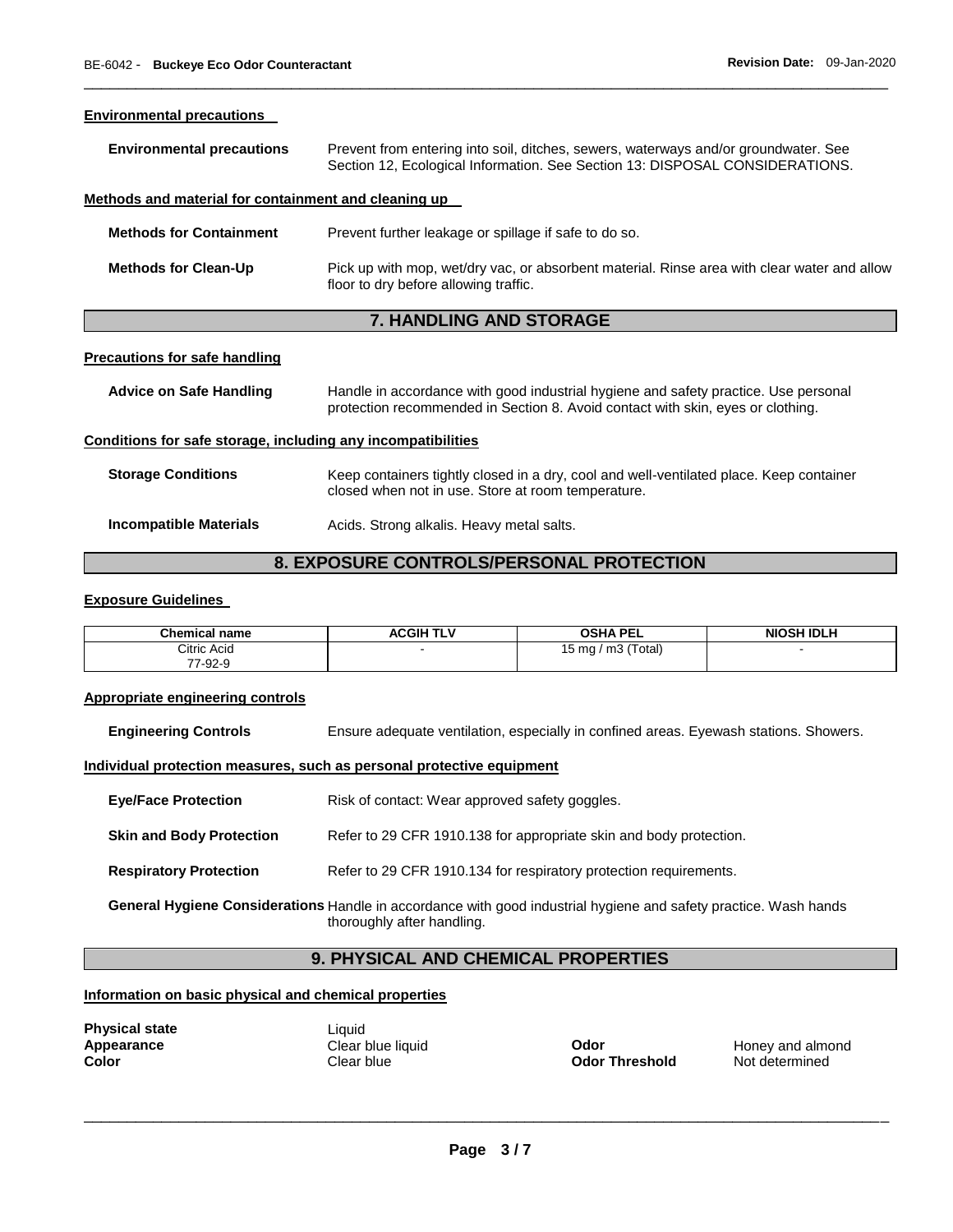| <b>Property</b>                  | <b>Values</b>                 | Remarks • Method |
|----------------------------------|-------------------------------|------------------|
| рH                               | $5.0 \pm 0.2$ (conc)          |                  |
|                                  | $5.5 \pm 0.2$ (1:16 dilution) |                  |
| Melting point / freezing point   | Not determined                |                  |
| Boiling point / boiling range    | 100 °C / 212 °F               |                  |
| <b>Flash point</b>               | None                          |                  |
| <b>Evaporation Rate</b>          | 1.0                           | $(n-BuAc=1)$     |
| <b>Flammability (Solid, Gas)</b> | Liquid-Not applicable         |                  |
| <b>Flammability Limit in Air</b> |                               |                  |
| Upper flammability or explosive  | Not applicable                |                  |
| limits                           |                               |                  |
| Lower flammability or explosive  | Not applicable                |                  |
| limits                           |                               |                  |
| Vapor Pressure                   | Not determined                |                  |
| <b>Vapor Density</b>             | Not determined                |                  |
| <b>Relative Density</b>          | 1.02                          |                  |
| <b>Water Solubility</b>          | <b>Mostly Soluble</b>         |                  |
| Solubility in other solvents     | Not determined                |                  |
| <b>Partition Coefficient</b>     | Not determined                |                  |
| <b>Autoignition temperature</b>  | Not determined                |                  |
| <b>Decomposition temperature</b> | Not determined                |                  |
| <b>Kinematic viscosity</b>       | Not determined                |                  |
| <b>Dynamic Viscosity</b>         | Not determined                |                  |
| <b>Explosive Properties</b>      | Not determined                |                  |
| <b>Oxidizing Properties</b>      | Not determined                |                  |

# **10. STABILITY AND REACTIVITY**

\_\_\_\_\_\_\_\_\_\_\_\_\_\_\_\_\_\_\_\_\_\_\_\_\_\_\_\_\_\_\_\_\_\_\_\_\_\_\_\_\_\_\_\_\_\_\_\_\_\_\_\_\_\_\_\_\_\_\_\_\_\_\_\_\_\_\_\_\_\_\_\_\_\_\_\_\_\_\_\_\_\_\_\_\_\_\_\_\_\_\_\_\_

### **Reactivity**

Not reactive under normal conditions.

#### **Chemical stability**

Stable under recommended storage conditions.

### **Possibility of hazardous reactions**

None under normal processing.

# **Hazardous Polymerization** Hazardous polymerization does not occur.

# **Conditions to Avoid**

Keep separated from incompatible substances. Keep out of reach of children.

# **Incompatible materials**

Acids. Strong alkalis. Heavy metal salts.

# **Hazardous decomposition products**

Carbon oxides. Nitrogen oxides (NOx). Sulfur oxides.

# **11. TOXICOLOGICAL INFORMATION**

# **Information on likely routes of exposure**

| <b>Product Information</b> |                                  |
|----------------------------|----------------------------------|
| <b>Eye Contact</b>         | Avoid contact with eyes.         |
| <b>Skin Contact</b>        | Avoid contact with skin.         |
| <b>Inhalation</b>          | Avoid breathing vapors or mists. |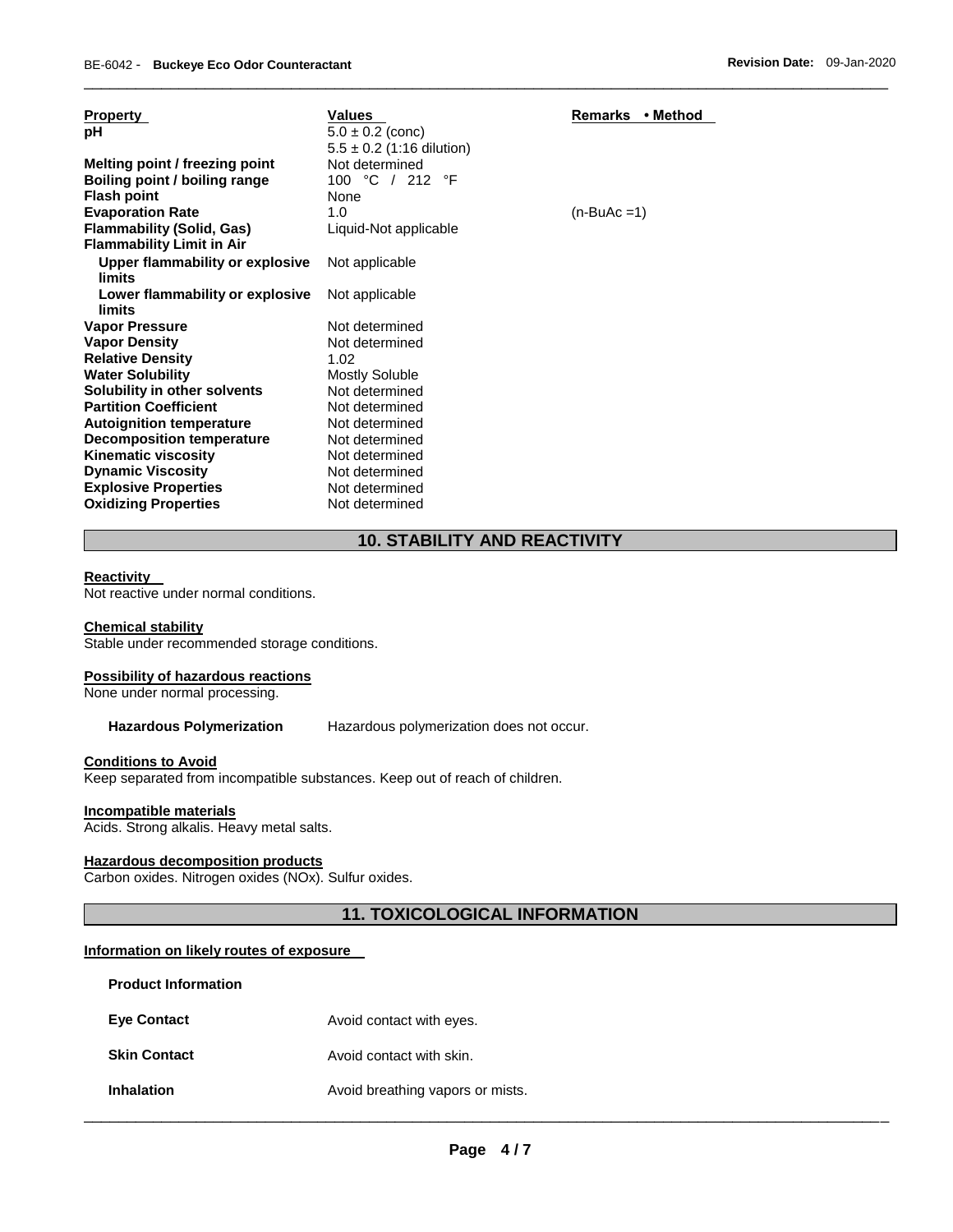**Ingestion Do not ingest.** 

# **Component Information**

| <b>Chemical name</b>   | Oral LD50                            | <b>Dermal LD50</b>        | <b>Inhalation LC50</b> |
|------------------------|--------------------------------------|---------------------------|------------------------|
| Sodium xylenesulfonate | (Rat)<br>= 1000 mg/kg                | -                         | $\blacksquare$         |
| 1300-72-7              |                                      |                           |                        |
| Propylene Glycol       | $= 20$ g/kg (Rat)                    | (Rabbit)<br>= 20800 mg/kg | -                      |
| $57 - 55 - 6$          |                                      |                           |                        |
| Cocamidopropyl betaine | > 10000 mg/kg<br>(Rat)               | > 2000 mg/kg<br>(Rabbit)  |                        |
| 61789-40-0             |                                      |                           |                        |
| Alcohol Ethoxylate     | $(Rat) = 1378 mg/kg$<br>= 1400 mg/kg | Rabbit)<br>$> 2$ g/kg     | -                      |
| 68439-46-3             | Rat                                  |                           |                        |
| Citric Acid            | $Rat$ = 3 g/kg<br>= 3000 mg/kg       | Rat )<br>> 2000 mg/kg     |                        |
| 77-92-9                | Rat \                                |                           |                        |

\_\_\_\_\_\_\_\_\_\_\_\_\_\_\_\_\_\_\_\_\_\_\_\_\_\_\_\_\_\_\_\_\_\_\_\_\_\_\_\_\_\_\_\_\_\_\_\_\_\_\_\_\_\_\_\_\_\_\_\_\_\_\_\_\_\_\_\_\_\_\_\_\_\_\_\_\_\_\_\_\_\_\_\_\_\_\_\_\_\_\_\_\_

# **Symptoms related to the physical, chemical and toxicological characteristics**

| <b>Symptoms</b> |
|-----------------|
|-----------------|

**Symptoms Example 3** Please see section 4 of this SDS for symptoms.

# **Delayed and immediate effects as well as chronic effects from short and long-term exposure**

| Carcinogenicity | Based on the information provided, this product does not contain any carcinogens or |
|-----------------|-------------------------------------------------------------------------------------|
|                 | potential carcinogens as listed by OSHA, IARC or NTP.                               |

# **Numerical measures of toxicity**

# **The following values are calculated based on chapter 3.1 of the GHS document** .

| Oral LD50          | 22,376.00 mg/kg |
|--------------------|-----------------|
| <b>Dermal LD50</b> | 60,652.00 mg/kg |

# **12. ECOLOGICAL INFORMATION**

#### **Ecotoxicity**

Toxic to aquatic life with long lasting effects.

# **Component Information**

| <b>Chemical name</b>   | Algae/aquatic plants            | Fish                              | Crustacea                       |
|------------------------|---------------------------------|-----------------------------------|---------------------------------|
| Propylene Glycol       | 19000: 96 h Pseudokirchneriella | 51400: 96 h Pimephales promelas   | 1000: 48 h Daphnia magna mg/L   |
| $57 - 55 - 6$          | subcapitata mg/L EC50           | mg/L LC50 static 710: 96 h        | EC50 Static 10000: 24 h Daphnia |
|                        |                                 | Pimephales promelas mg/L LC50 41  | magna mg/L EC50                 |
|                        |                                 | - 47: 96 h Oncorhynchus mykiss    |                                 |
|                        |                                 | mL/L LC50 static 51600: 96 h      |                                 |
|                        |                                 | Oncorhynchus mykiss mg/L LC50     |                                 |
|                        |                                 | static                            |                                 |
| Cocamidopropyl betaine | 1.0 - 10.0: 72 h Desmodesmus    | 2: 96 h Brachydanio rerio mg/L    | 6.5: 48 h Daphnia magna mg/L    |
| 61789-40-0             | subspicatus mg/L EC50           | LC50 semi-static 1.0 - 10.0: 96 h | EC <sub>50</sub>                |
|                        |                                 | Brachydanio rerio mg/L LC50       |                                 |
| Citric Acid            |                                 | 1516: 96 h Lepomis macrochirus    | 120: 72 h Daphnia magna mg/L    |
| 77-92-9                |                                 | mg/L LC50                         | EC50                            |

# **Persistence/Degradability**

Not determined.

# **Bioaccumulation**

There is no data for this product.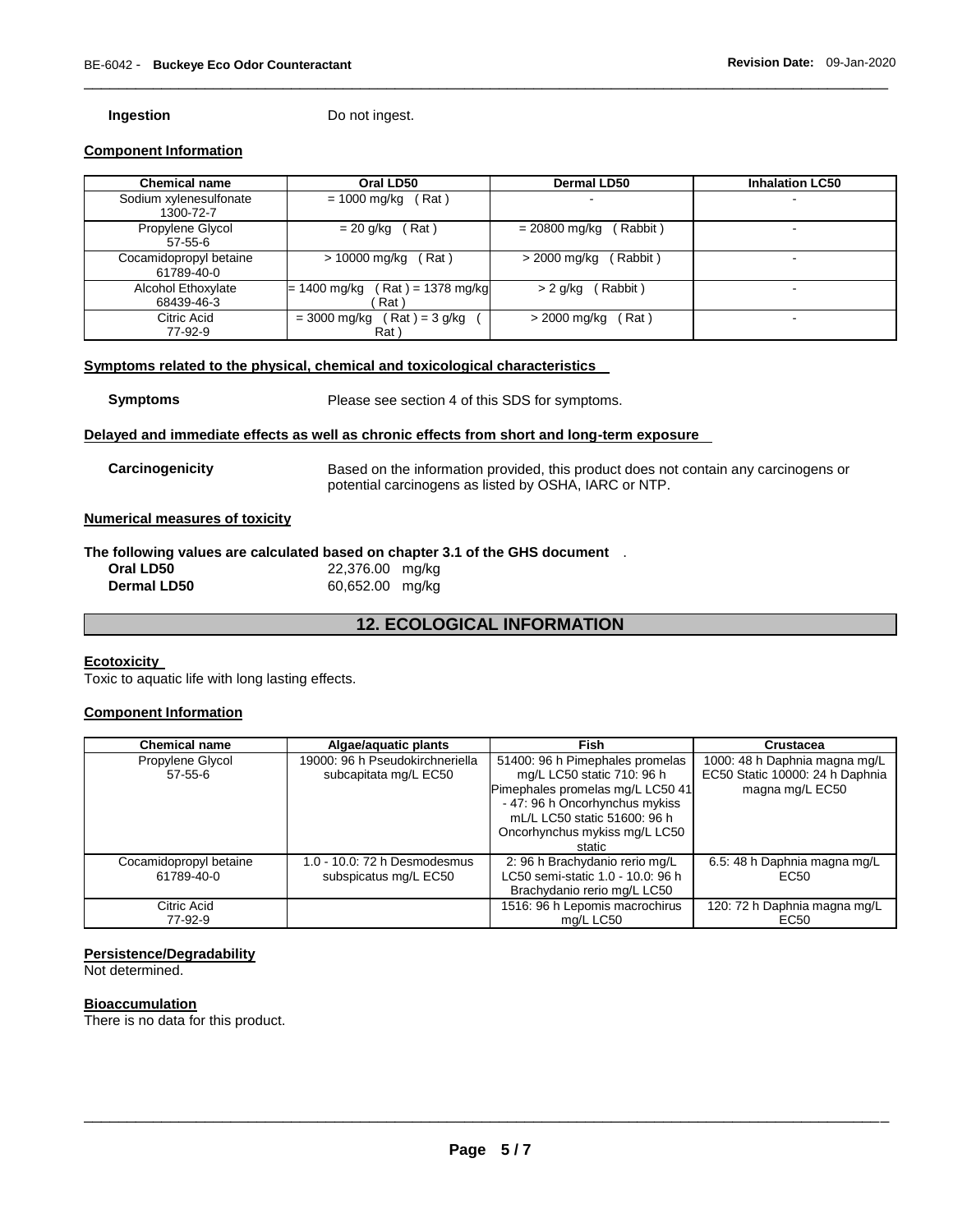# **Mobility**

| <b>Chemical name</b>          | <br>----<br>coefficient<br>п.<br>----<br>ан |
|-------------------------------|---------------------------------------------|
| Citric Acid                   | $\overline{z}$<br>$\sim$<br>. <i>. .</i> .  |
| 77<br>7-92-9<br>$\sim$ $\sim$ |                                             |

\_\_\_\_\_\_\_\_\_\_\_\_\_\_\_\_\_\_\_\_\_\_\_\_\_\_\_\_\_\_\_\_\_\_\_\_\_\_\_\_\_\_\_\_\_\_\_\_\_\_\_\_\_\_\_\_\_\_\_\_\_\_\_\_\_\_\_\_\_\_\_\_\_\_\_\_\_\_\_\_\_\_\_\_\_\_\_\_\_\_\_\_\_

### **Other Adverse Effects**

Not determined

# **13. DISPOSAL CONSIDERATIONS**

# **Waste Treatment Methods**

| <b>Disposal of Wastes</b>        | Disposal should be in accordance with applicable regional, national and local laws and<br>regulations.                         |  |  |  |  |
|----------------------------------|--------------------------------------------------------------------------------------------------------------------------------|--|--|--|--|
| <b>Contaminated Packaging</b>    | Disposal should be in accordance with applicable regional, national and local laws and<br>regulations.                         |  |  |  |  |
| <b>14. TRANSPORT INFORMATION</b> |                                                                                                                                |  |  |  |  |
| <b>Note</b>                      | Please see current shipping paper for most up to date shipping information, including<br>exemptions and special circumstances. |  |  |  |  |
| <b>DOT</b>                       | Not regulated                                                                                                                  |  |  |  |  |
| <b>ATAI</b>                      | Not regulated                                                                                                                  |  |  |  |  |
| <b>IMDG</b>                      | Not regulated                                                                                                                  |  |  |  |  |

# **15. REGULATORY INFORMATION**

# **International Inventories**

| <b>Chemical name</b>   |                | <b>TSCA TSCA Inventory DSL/NDSL EINECS/ELI</b><br><b>Status</b> | <b>NCS</b> | <b>ENCS</b> | <b>IECSC</b> | <b>KECL</b> | <b>PICCS</b> | <b>AICS</b> |
|------------------------|----------------|-----------------------------------------------------------------|------------|-------------|--------------|-------------|--------------|-------------|
| Sodium xvlenesulfonate | $\checkmark$   | <b>ACTIVE</b>                                                   |            |             |              |             |              |             |
| Propylene Glycol       |                | <b>ACTIVE</b>                                                   |            |             |              |             |              |             |
| Cocamidopropyl betaine | $\checkmark$   | <b>ACTIVE</b>                                                   |            |             |              |             |              |             |
| Alcohol Ethoxylate     | $\lambda$      | <b>ACTIVE</b>                                                   |            |             |              |             |              |             |
| Citric Acid            | $\lambda$<br>⌒ | <b>ACTIVE</b>                                                   |            |             |              |             |              |             |

#### **Legend:**

*TSCA - United States Toxic Substances Control Act Section 8(b) Inventory* 

*DSL/NDSL - Canadian Domestic Substances List/Non-Domestic Substances List* 

*EINECS/ELINCS - European Inventory of Existing Chemical Substances/European List of Notified Chemical Substances* 

*ENCS - Japan Existing and New Chemical Substances* 

*IECSC - China Inventory of Existing Chemical Substances* 

*KECL - Korean Existing and Evaluated Chemical Substances* 

*PICCS - Philippines Inventory of Chemicals and Chemical Substances* 

*AICS - Australian Inventory of Chemical Substances* 

#### **US Federal Regulations**

### **CERCLA**

This material, as supplied, does not contain any substances regulated as hazardous substances under the Comprehensive Environmental Response Compensation and Liability Act (CERCLA) (40 CFR 302) or the Superfund Amendments and Reauthorization Act (SARA) (40 CFR 355).